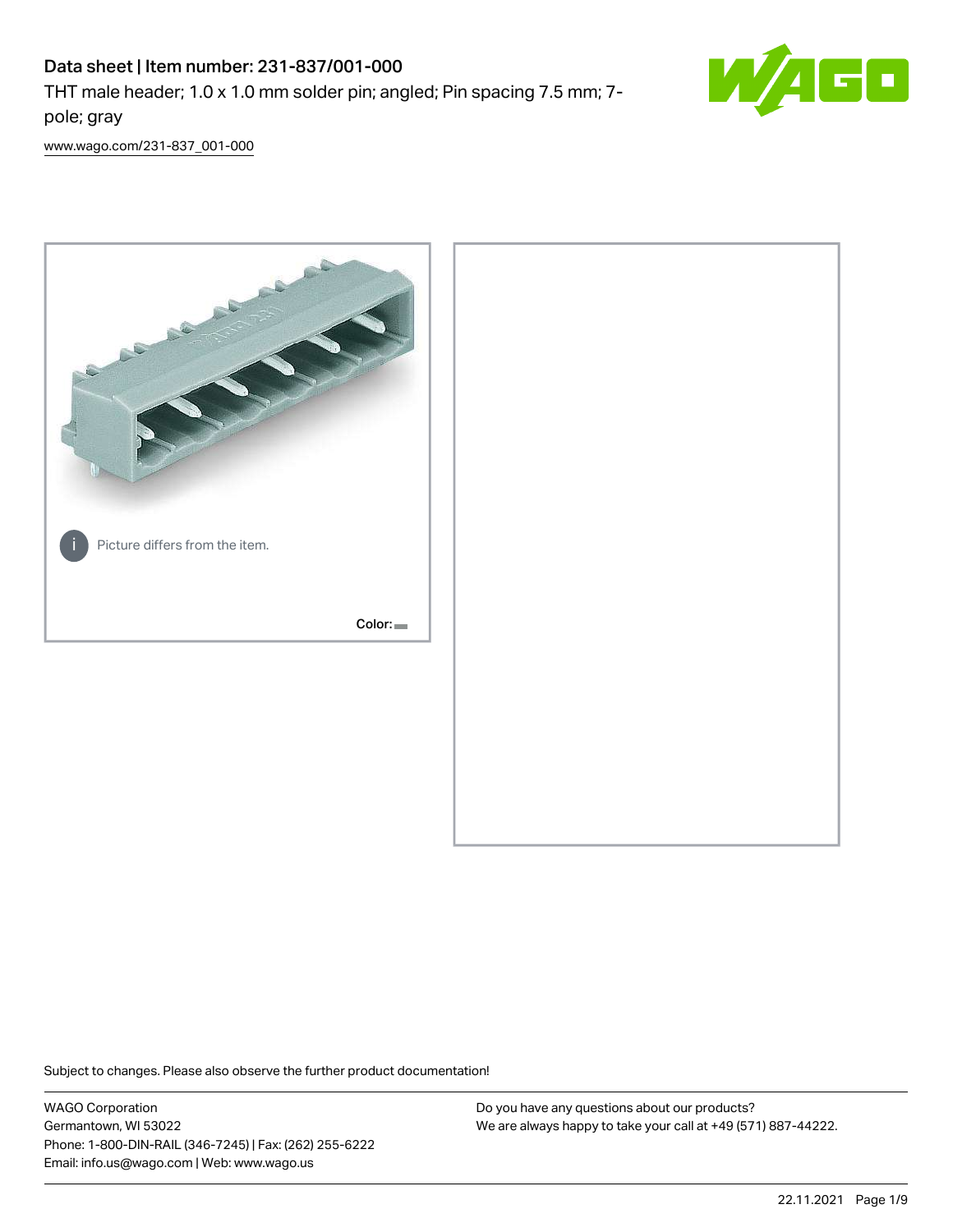



```
L = (pole no. -1) x pin spacing +8.2 mm
```
 $L_1 = L + 5$  mm

```
L_2 = L_1 + 7.4 mm
```
#### Item description

- Horizontal or vertical PCB mounting via straight or angled solder pins  $\blacksquare$
- $\blacksquare$ Pin cross-section: 1 x 1 mm
- $\blacksquare$ With coding fingers

Subject to changes. Please also observe the further product documentation! Data

WAGO Corporation Germantown, WI 53022 Phone: 1-800-DIN-RAIL (346-7245) | Fax: (262) 255-6222 Email: info.us@wago.com | Web: www.wago.us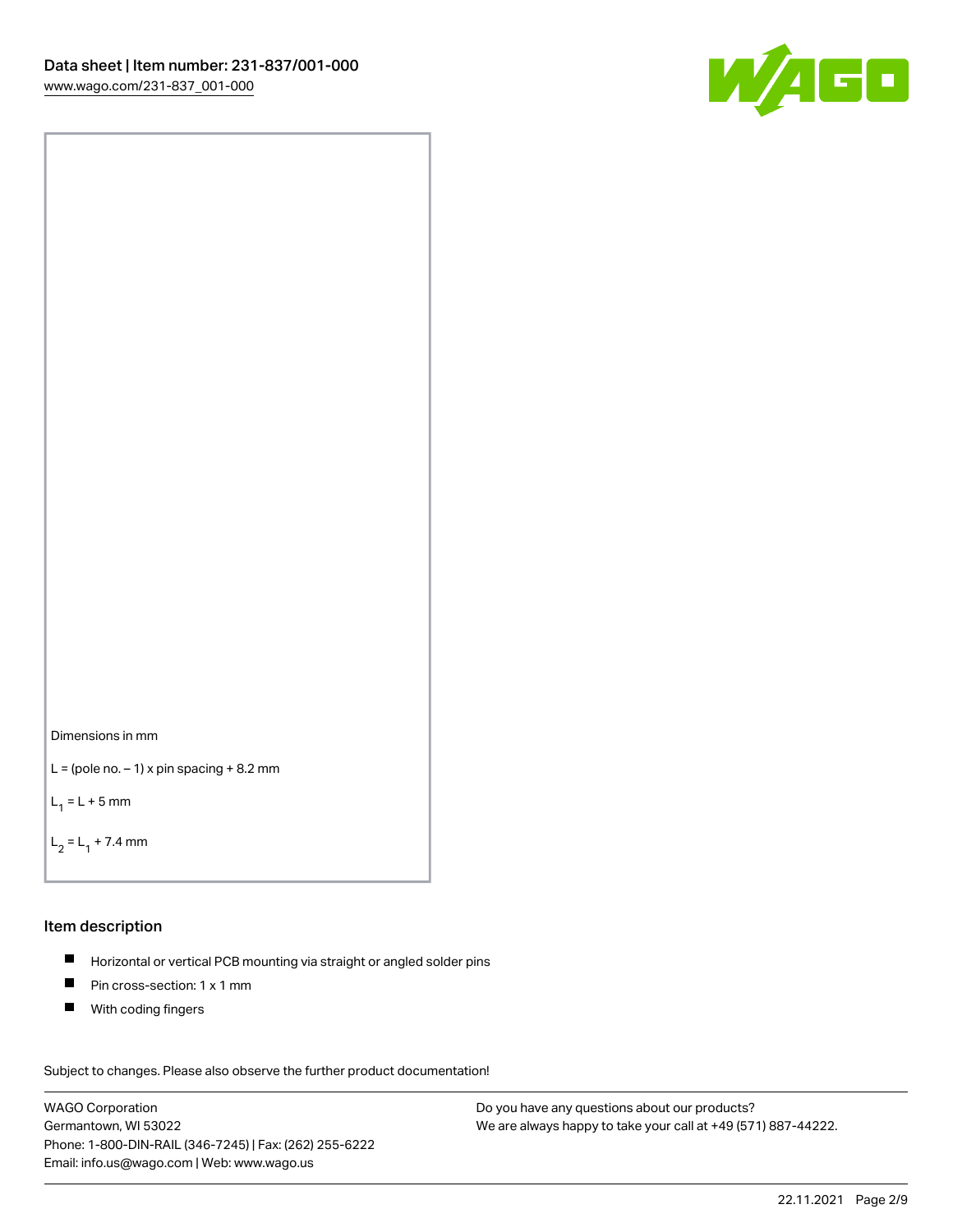

## Data Notes

| Safety information 1 | The <i>MCS – MULTI CONNECTION SYSTEM</i> includes connectors<br>without breaking capacity in accordance with DIN EN 61984. When<br>used as intended, these connectors must not be connected<br>/disconnected when live or under load. The circuit design should<br>ensure header pins, which can be touched, are not live when<br>unmated. |
|----------------------|--------------------------------------------------------------------------------------------------------------------------------------------------------------------------------------------------------------------------------------------------------------------------------------------------------------------------------------------|
| Variants:            | Other pole numbers<br>3.8 mm pin projection for male headers with straight solder pins<br>Gold-plated or partially gold-plated contact surfaces<br>Other versions (or variants) can be requested from WAGO Sales or<br>configured at https://configurator.wago.com/                                                                        |

# Electrical data

# IEC Approvals

| Ratings per                 | IEC/EN 60664-1                                                        |
|-----------------------------|-----------------------------------------------------------------------|
| Rated voltage (III / 3)     | 500 V                                                                 |
| Rated surge voltage (III/3) | 6 <sub>k</sub> V                                                      |
| Rated voltage (III/2)       | 630 V                                                                 |
| Rated surge voltage (III/2) | 6 kV                                                                  |
| Nominal voltage (II/2)      | 1000V                                                                 |
| Rated surge voltage (II/2)  | 6 kV                                                                  |
| Rated current               | 12A                                                                   |
| Legend (ratings)            | $(III / 2)$ $\triangle$ Overvoltage category III / Pollution degree 2 |

# UL Approvals

| Approvals per                  | UL 1059 |
|--------------------------------|---------|
| Rated voltage UL (Use Group B) | 300 V   |
| Rated current UL (Use Group B) | 10 A    |
| Rated voltage UL (Use Group D) | 300 V   |
| Rated current UL (Use Group D) | 10 A    |

## Ratings per UL

| Rated voltage UL 1977 | 600 V |
|-----------------------|-------|
| Rated current UL 1977 | 10 A  |

| <b>WAGO Corporation</b>                                | Do you have any questions about our products?                 |
|--------------------------------------------------------|---------------------------------------------------------------|
| Germantown, WI 53022                                   | We are always happy to take your call at +49 (571) 887-44222. |
| Phone: 1-800-DIN-RAIL (346-7245)   Fax: (262) 255-6222 |                                                               |
| Email: info.us@wago.com   Web: www.wago.us             |                                                               |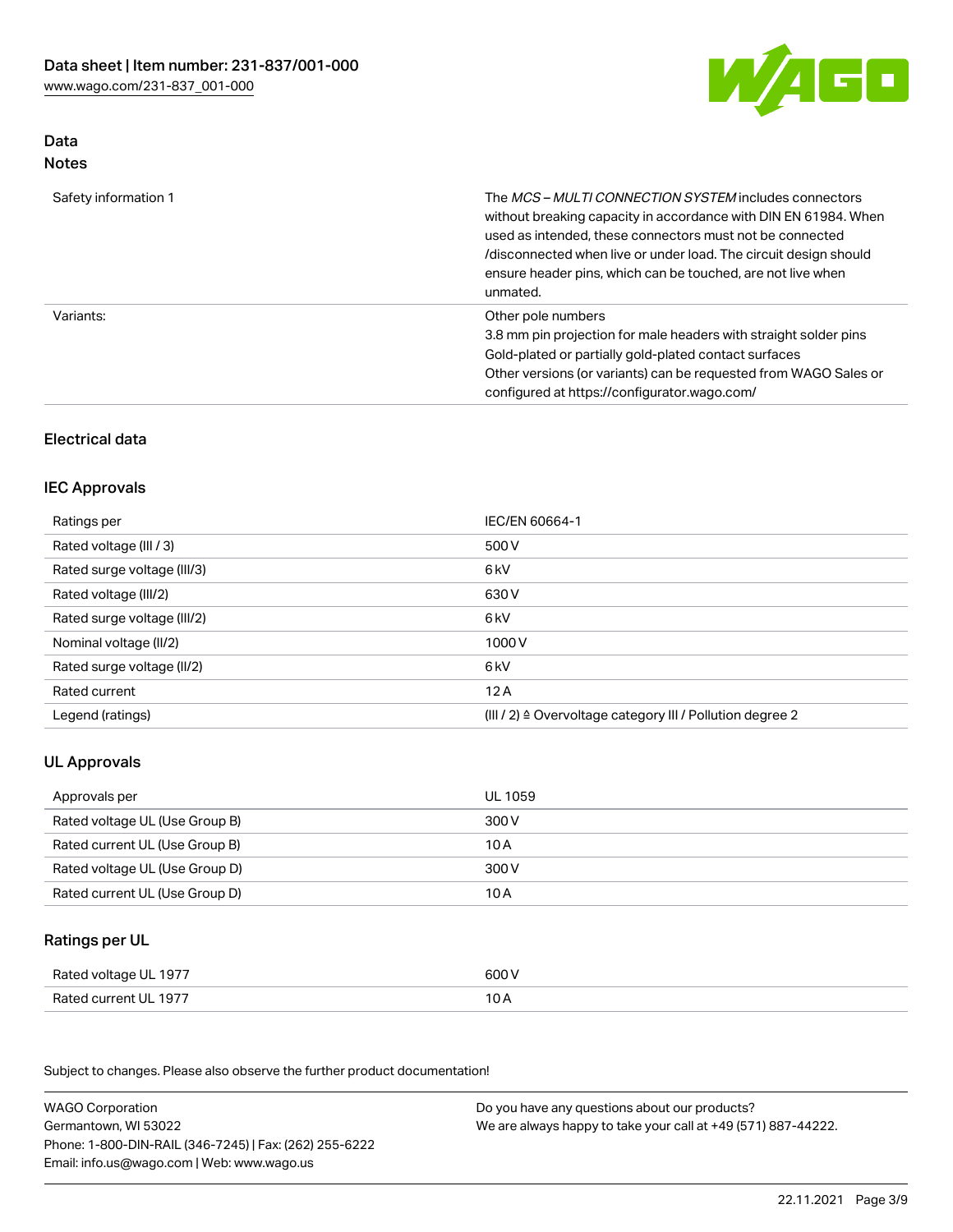

## CSA Approvals

| Approvals per                   | CSA   |
|---------------------------------|-------|
| Rated voltage CSA (Use Group B) | 300 V |
| Rated current CSA (Use Group B) | 10 A  |
| Rated voltage CSA (Use Group D) | 300 V |
| Rated current CSA (Use Group D) | 10 A  |

# Connection data

| Total number of potentials |  |
|----------------------------|--|
| Number of connection types |  |
| Number of levels           |  |

#### Connection 1

| Number of poles |  |
|-----------------|--|
|-----------------|--|

# Physical data

| Pin spacing                          | 7.5 mm / 0.295 inch  |
|--------------------------------------|----------------------|
| Width                                | 53.2 mm / 2.094 inch |
| Height                               | 12.2 mm / 0.48 inch  |
| Height from the surface              | 8.4 mm / 0.331 inch  |
| Depth                                | 12 mm / 0.472 inch   |
| Solder pin length                    | 3.8 <sub>mm</sub>    |
| Solder pin dimensions                | $1 \times 1$ mm      |
| Drilled hole diameter with tolerance | $1.4$ $(+0.1)$ mm    |

# Plug-in connection

| Contact type (pluggable connector) | Male connector/plug |
|------------------------------------|---------------------|
| Connector (connection type)        | for PCB             |
| Mismating protection               | No                  |
| Mating direction to the PCB        | 0°                  |
| Locking of plug-in connection      | Without             |

## PCB contact

| PCB Contact            |                                          |
|------------------------|------------------------------------------|
| Solder pin arrangement | over the entire male connector (in-line) |

| <b>WAGO Corporation</b>                                | Do you have any questions about our products?                 |
|--------------------------------------------------------|---------------------------------------------------------------|
| Germantown, WI 53022                                   | We are always happy to take your call at +49 (571) 887-44222. |
| Phone: 1-800-DIN-RAIL (346-7245)   Fax: (262) 255-6222 |                                                               |
| Email: info.us@wago.com   Web: www.wago.us             |                                                               |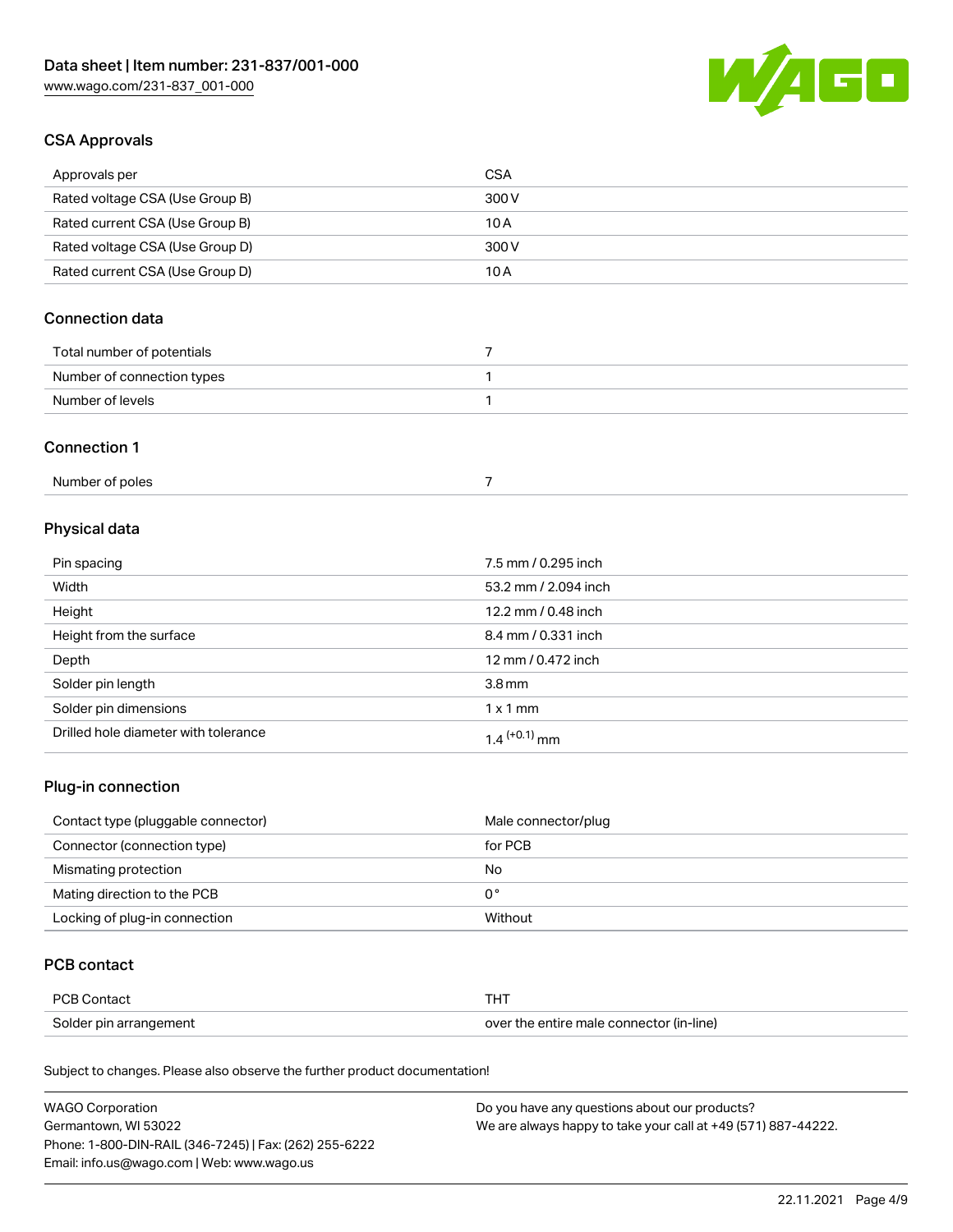

Number of solder pins per potential 1

#### Material data

| Color                       | gray                                    |
|-----------------------------|-----------------------------------------|
| Material group              |                                         |
| Insulation material         | Polyamide (PA66)                        |
| Flammability class per UL94 | V <sub>0</sub>                          |
| Contact material            | Electrolytic copper ( $E_{\text{Cu}}$ ) |
| Contact plating             | tin-plated                              |
| Fire load                   | $0.056$ MJ                              |
| Weight                      | 2.8g                                    |

## Environmental requirements

Limit temperature range  $-60... +100$  °C

### Commercial data

| Product Group         | 3 (Multi Conn. System) |
|-----------------------|------------------------|
| PU (SPU)              | 50 Stück               |
| Packaging type        | box                    |
| Country of origin     | PL                     |
| <b>GTIN</b>           | 4044918868167          |
| Customs tariff number | 8536694040             |

## Approvals / Certificates

#### Country specific Approvals

| Logo                | Approval                                            | <b>Additional Approval Text</b> | Certificate<br>name |
|---------------------|-----------------------------------------------------|---------------------------------|---------------------|
|                     | <b>CB</b><br><b>DEKRA Certification B.V.</b>        | IEC 61984                       | NL-39756            |
|                     | <b>CSA</b><br>DEKRA Certification B.V.              | C <sub>22.2</sub>               | 1466354             |
| EMA<br><b>INEUR</b> | <b>KEMA/KEUR</b><br><b>DEKRA Certification B.V.</b> | EN 61984                        | 2190761.01          |

| WAGO Corporation                                       | Do you have any questions about our products?                 |
|--------------------------------------------------------|---------------------------------------------------------------|
| Germantown, WI 53022                                   | We are always happy to take your call at +49 (571) 887-44222. |
| Phone: 1-800-DIN-RAIL (346-7245)   Fax: (262) 255-6222 |                                                               |
| Email: info.us@wago.com   Web: www.wago.us             |                                                               |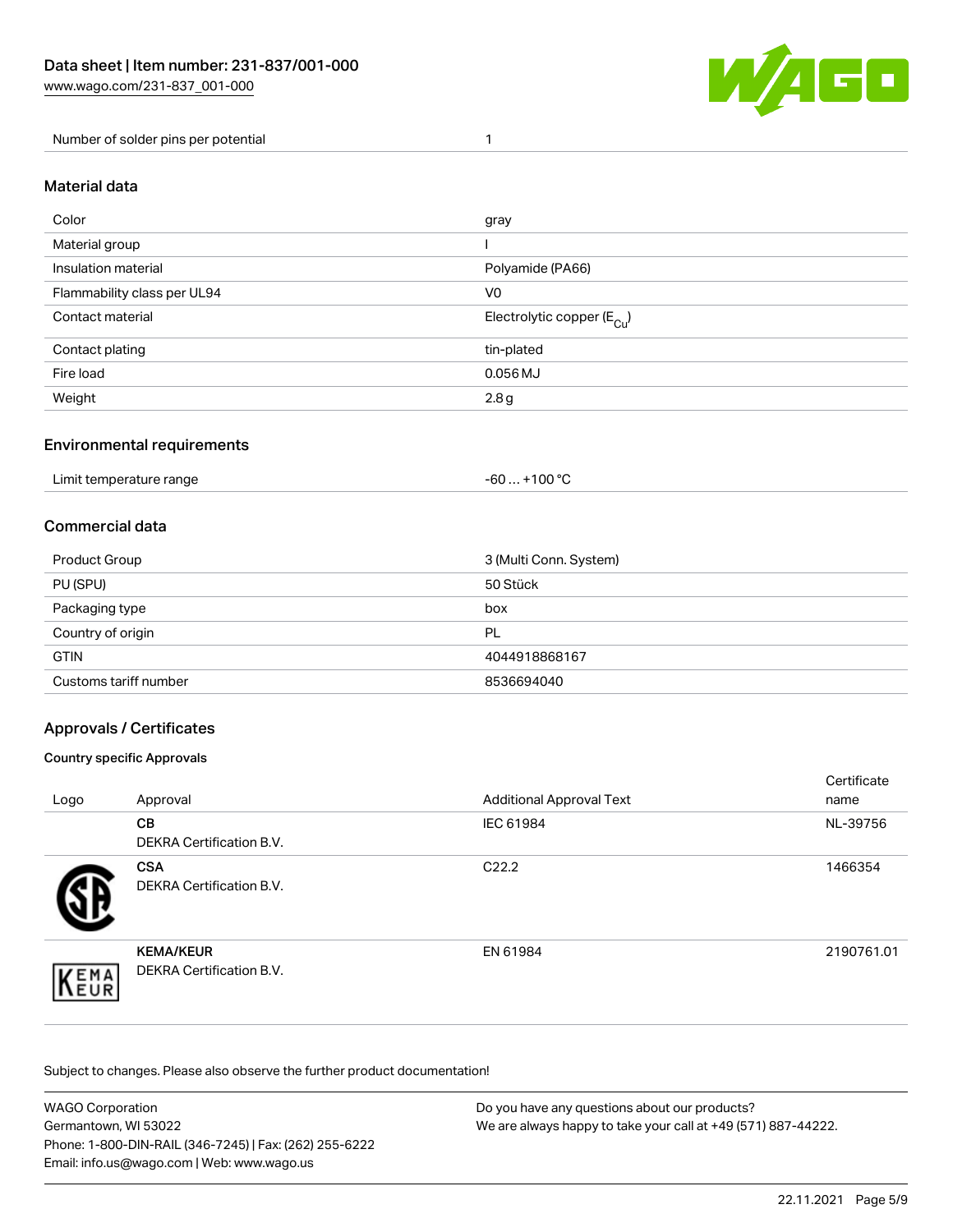Underwriters Laboratories Inc.



#### Ship Approvals

|                          | UR                                        | <b>UL 1059</b>                  | E45172                             |
|--------------------------|-------------------------------------------|---------------------------------|------------------------------------|
| Logo                     | Approval                                  | <b>Additional Approval Text</b> | name                               |
|                          |                                           |                                 | Certificate                        |
| <b>UL-Approvals</b>      |                                           |                                 |                                    |
| <b>BUREAU</b><br>VERITAS | Bureau Veritas S.A.                       |                                 | <b>BV</b>                          |
|                          | BV                                        | IEC 60998                       | 11915/D0                           |
| ABS                      | <b>ABS</b><br>American Bureau of Shipping | $\overline{\phantom{0}}$        | $19 -$<br>HG1869876-<br><b>PDA</b> |
| Logo                     | Approval                                  | <b>Additional Approval Text</b> | Certificate<br>name                |

|                | <b>UR</b>                      | <b>UL 1977</b> | E45171 |
|----------------|--------------------------------|----------------|--------|
| - 1<br>a.<br>ı | Underwriters Laboratories Inc. |                |        |

## Counterpart

| Item no.231-207/026-000<br>Female plug; 7-pole; 12 AWG max; pin spacing 7.5 mm; 1 conductor per pole; gray                                                                                              | www.wago.com/231-207<br>/026-000      |
|---------------------------------------------------------------------------------------------------------------------------------------------------------------------------------------------------------|---------------------------------------|
| Item no.231-2207/026-000<br>2-conductor female connector; Push-in CAGE CLAMP <sup>®</sup> ; 2.5 mm <sup>2</sup> ; Pin spacing 7.5 mm; 7-pole; with<br>integrated end plate; 2,50 mm <sup>2</sup> ; gray | www.wago.com/231-2207<br>$1026 - 000$ |
| Item no.231-2207/037-000<br>2-conductor female connector; Push-in CAGE CLAMP <sup>®</sup> ; 2.5 mm <sup>2</sup> ; Pin spacing 7.5 mm; 7-pole; Lateral<br>locking levers; 2,50 mm <sup>2</sup> ; gray    | www.wago.com/231-2207<br>/037-000     |
| Item no.2231-207/031-000<br>Female plug; 7-pole; push-button; mounting flange; 12 AWG max; pin spacing 7.5 mm; 1-conductor per<br>pole; gray                                                            | www.wago.com/2231-207<br>/031-000     |
| Item no.2231-207/026-000<br>Female plug; 7-pole; push-button; 12 AWG max; pin spacing 7.5 mm; 1-conductor per pole; gray                                                                                | www.wago.com/2231-207<br>$/026 - 000$ |

Item no.2231-207/037-000

| WAGO Corporation                                       | Do you have any questions about our products?                 |
|--------------------------------------------------------|---------------------------------------------------------------|
| Germantown, WI 53022                                   | We are always happy to take your call at +49 (571) 887-44222. |
| Phone: 1-800-DIN-RAIL (346-7245)   Fax: (262) 255-6222 |                                                               |
| Email: info.us@wago.com   Web: www.wago.us             |                                                               |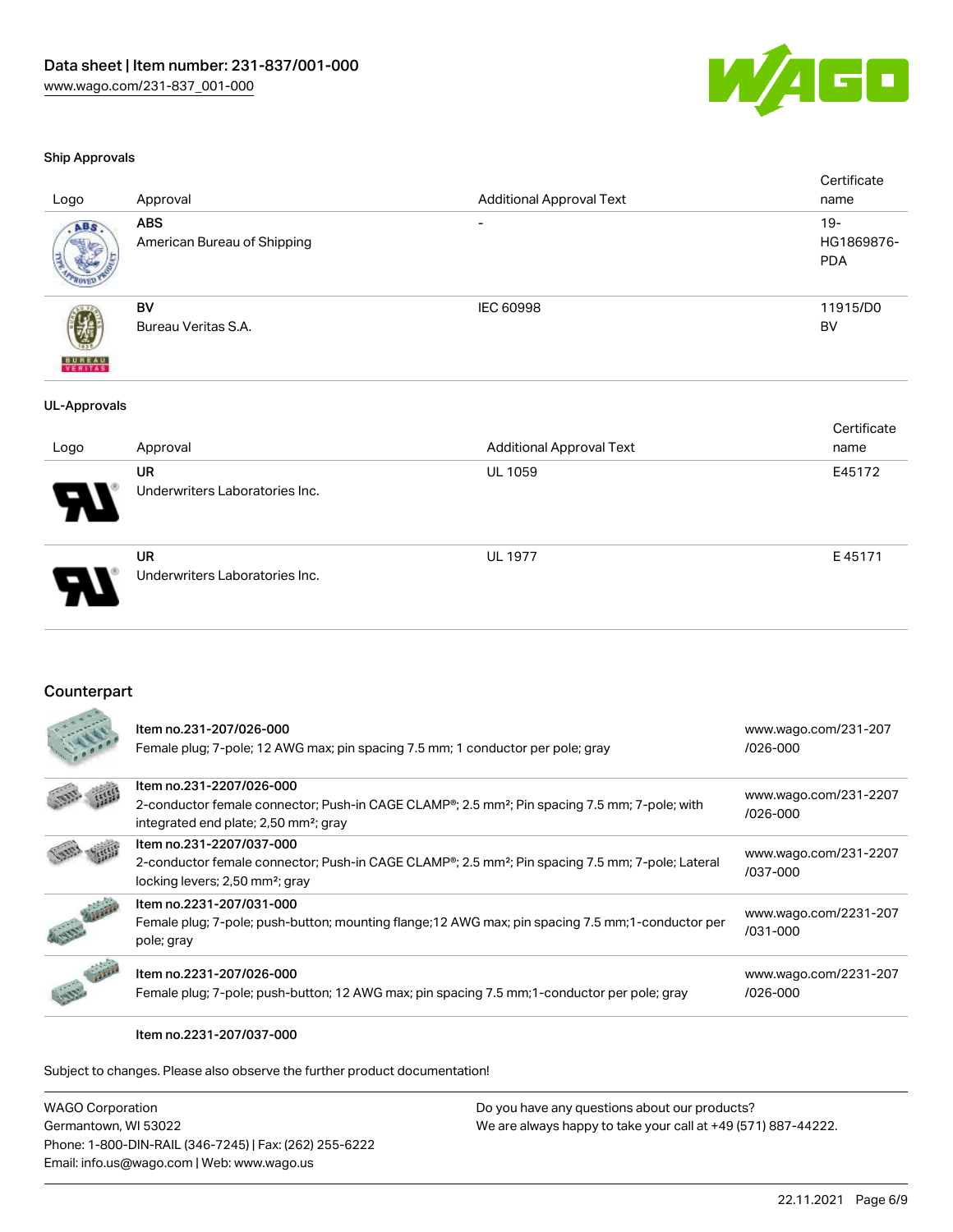# Data sheet | Item number: 231-837/001-000

[www.wago.com/231-837\\_001-000](http://www.wago.com/231-837_001-000)





Female plug; 7-pole; push-button; locking lever;12 AWG max; pin spacing 7.5 mm;1-conductor per pole; [www.wago.com/2231-207](https://www.wago.com/2231-207/037-000) gray [/037-000](https://www.wago.com/2231-207/037-000)

| Item no.231-207/031-000<br>Female plug; 7-pole; mounting flange; 12 AWG max; pin spacing 7.5 mm; 1 conductor per pole; gray                                    | www.wago.com/231-207<br>$/031 - 000$ |
|----------------------------------------------------------------------------------------------------------------------------------------------------------------|--------------------------------------|
| Item no.231-207/027-000<br>Female plug; 7-pole; mounting flange with reinforcing strip; 12 AWG max; pin spacing 7.5 mm; 1<br>conductor per pole; gray          | www.wago.com/231-207<br>$1027 - 000$ |
| Item no.231-207/037-000<br>Female plug; 7-pole; locking lever; 12 AWG max; pin spacing 7.5 mm; 1 conductor per pole; gray                                      | www.wago.com/231-207<br>/037-000     |
| Item no.732-107/026-000<br>1-conductor female connector, angled; CAGE CLAMP®; 2.5 mm <sup>2</sup> ; Pin spacing 7.5 mm; 7-pole; 2,50 mm <sup>2</sup> ;<br>gray | www.wago.com/732-107<br>/026-000     |

# Optional accessories

Phone: 1-800-DIN-RAIL (346-7245) | Fax: (262) 255-6222

Email: info.us@wago.com | Web: www.wago.us

#### Coding

| Intermediate plate                              |                                                                            |                                                                                                                |               |                      |  |
|-------------------------------------------------|----------------------------------------------------------------------------|----------------------------------------------------------------------------------------------------------------|---------------|----------------------|--|
|                                                 | Item no.: 231-500<br>Spacer; for formation of groups; light gray           |                                                                                                                |               | www.wago.com/231-500 |  |
| Coding                                          |                                                                            |                                                                                                                |               |                      |  |
|                                                 | Item no.: 231-130<br>Coding key; snap-on type; light gray                  |                                                                                                                |               | www.wago.com/231-130 |  |
| <b>Downloads</b><br>Documentation               |                                                                            |                                                                                                                |               |                      |  |
| <b>Additional Information</b>                   |                                                                            |                                                                                                                |               |                      |  |
| Technical explanations                          |                                                                            | 2019 Apr 3                                                                                                     | pdf<br>2.0 MB | Download             |  |
| <b>CAD files</b>                                |                                                                            |                                                                                                                |               |                      |  |
| CAD data                                        |                                                                            |                                                                                                                |               |                      |  |
|                                                 | 2D/3D Models 231-837/001-000                                               |                                                                                                                | <b>URL</b>    | Download             |  |
| <b>CAE</b> data                                 |                                                                            |                                                                                                                |               |                      |  |
|                                                 | EPLAN Data Portal 231-837/001-000                                          |                                                                                                                | <b>URL</b>    | Download             |  |
|                                                 | Subject to changes. Please also observe the further product documentation! |                                                                                                                |               |                      |  |
| <b>WAGO Corporation</b><br>Germantown, WI 53022 |                                                                            | Do you have any questions about our products?<br>We are always happy to take your call at +49 (571) 887-44222. |               |                      |  |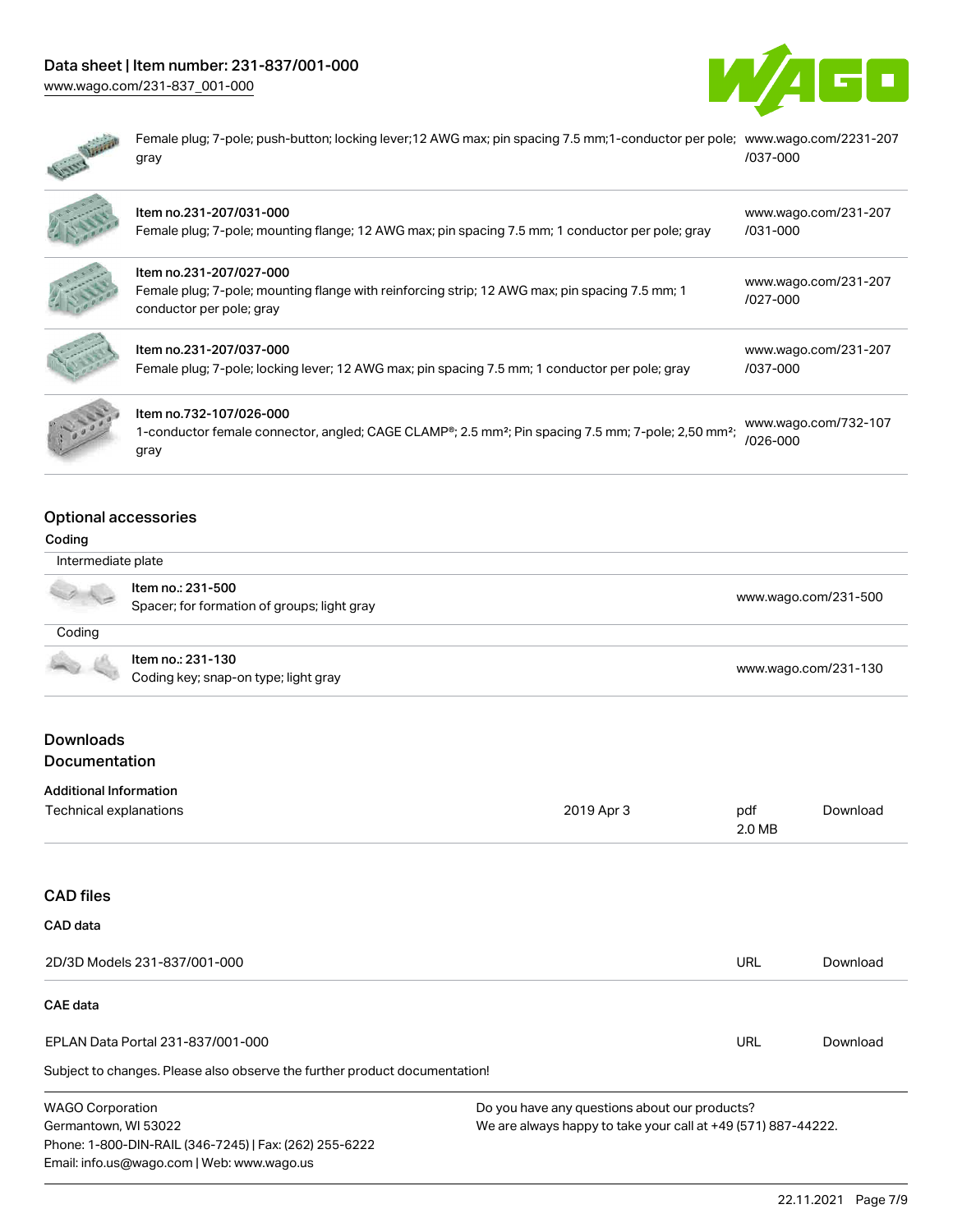

| ZUKEN Portal 231-837/001-000                                                                                                                                           | <b>URL</b> | Download |
|------------------------------------------------------------------------------------------------------------------------------------------------------------------------|------------|----------|
| EPLAN Data Portal 231-837/001-000                                                                                                                                      | <b>URL</b> | Download |
| <b>PCB Design</b>                                                                                                                                                      |            |          |
| Symbol and Footprint 231-837/001-000                                                                                                                                   | <b>URL</b> | Download |
| CAx data for your PCB design, consisting of "schematic symbols and PCB footprints",<br>allow easy integration of the WAGO component into your development environment. |            |          |
| Supported formats:                                                                                                                                                     |            |          |
| ш<br>Accel EDA 14 & 15                                                                                                                                                 |            |          |
| Ш<br>Altium 6 to current version                                                                                                                                       |            |          |
| ш<br>Cadence Allegro                                                                                                                                                   |            |          |
| П<br>DesignSpark                                                                                                                                                       |            |          |
| Eagle Libraries                                                                                                                                                        |            |          |
| Ш<br>KiCad                                                                                                                                                             |            |          |
| Ш<br><b>Mentor Graphics BoardStation</b>                                                                                                                               |            |          |
| ш<br>Mentor Graphics Design Architect                                                                                                                                  |            |          |
| Ш<br>Mentor Graphics Design Expedition 99 and 2000                                                                                                                     |            |          |
| П<br>OrCAD 9.X PCB and Capture                                                                                                                                         |            |          |
| PADS PowerPCB 3, 3.5, 4.X, and 5.X                                                                                                                                     |            |          |
| ш<br>PADS PowerPCB and PowerLogic 3.0                                                                                                                                  |            |          |
| ш<br>PCAD 2000, 2001, 2002, 2004, and 2006                                                                                                                             |            |          |
| Pulsonix 8.5 or newer<br>Ш                                                                                                                                             |            |          |
| Ш<br><b>STL</b>                                                                                                                                                        |            |          |
| H<br>3D STEP                                                                                                                                                           |            |          |
| <b>TARGET 3001!</b>                                                                                                                                                    |            |          |
| ш<br>View Logic ViewDraw                                                                                                                                               |            |          |
| ш<br>Quadcept                                                                                                                                                          |            |          |
| ш<br>Zuken CadStar 3 and 4                                                                                                                                             |            |          |
| ш<br>Zuken CR-5000 and CR-8000                                                                                                                                         |            |          |
| PCB Component Libraries (EDA), PCB CAD Library Ultra Librarian                                                                                                         |            |          |

## Environmental Product Compliance

#### Compliance Search

Subject to changes. Please also observe the further product documentation!

WAGO Corporation Germantown, WI 53022 Phone: 1-800-DIN-RAIL (346-7245) | Fax: (262) 255-6222 Email: info.us@wago.com | Web: www.wago.us